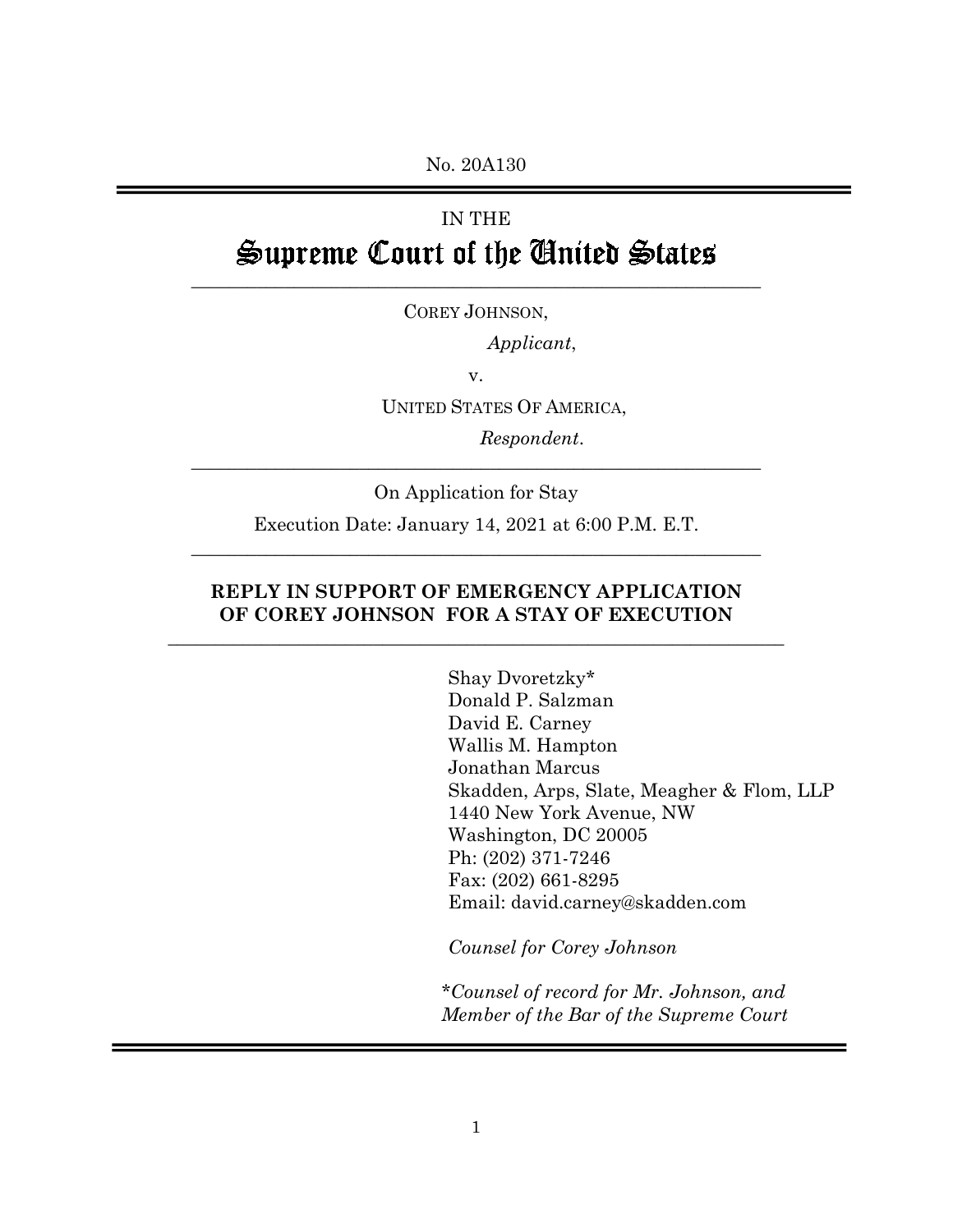To the Honorable John G. Roberts, Jr., Chief Justice of the Supreme Court of the United States and Circuit Justice for the Fourth Circuit:

Mr. Johnson files this brief reply to address discrete errors and a few important misrepresentations in the government's pleading:

1. *All of § 3596 is plainly directed at implementation.* The government's attempt to separate § 3596(c) from the rest of § 3596 must fail. (Response. at 25 n.2.) Section 3596(a), which the government agrees covers the time of implementation of a death sentence, addresses implementation -- i.e., execution -- "in general." Part (b) prohibits the execution of a pregnant woman. The second sentence of Part (c) concerns incompetency. The government's tortured reading would require that *every sentence* in § 3596 deal with matters that arise at the time of execution *except* for the one addressing mental retardation. This reading strains credulity.

2. *The government seeks to use improper factors to discredit Mr. Johnson's intellectual disability.* The government essentially argues for the application of the rejected *Briseno* factors. The government's principal argument is that Mr. Johnson's status as a "supervisor" under 21 U.S.C. § 848(c) disproves his intellectual disability. (Response at 26-28.) The standard the government advances here is concerningly similar to the factors set forth in *Ex parte Briseno*, 135 S.W.3d 1, 8 (Tex. Crim. App. 2004), including: "formulat[ing] plans and carr[ying] them through," "conduct show[ing] leadership," and committing an offense "requir[ing] forethought, planning, and complex execution of purpose." The Supreme Court in *Moore v. Texas*, 137 S. Ct. 1039, 1046 (2017), repudiated this approach as "wholly nonclinical," *id.* at 1053, and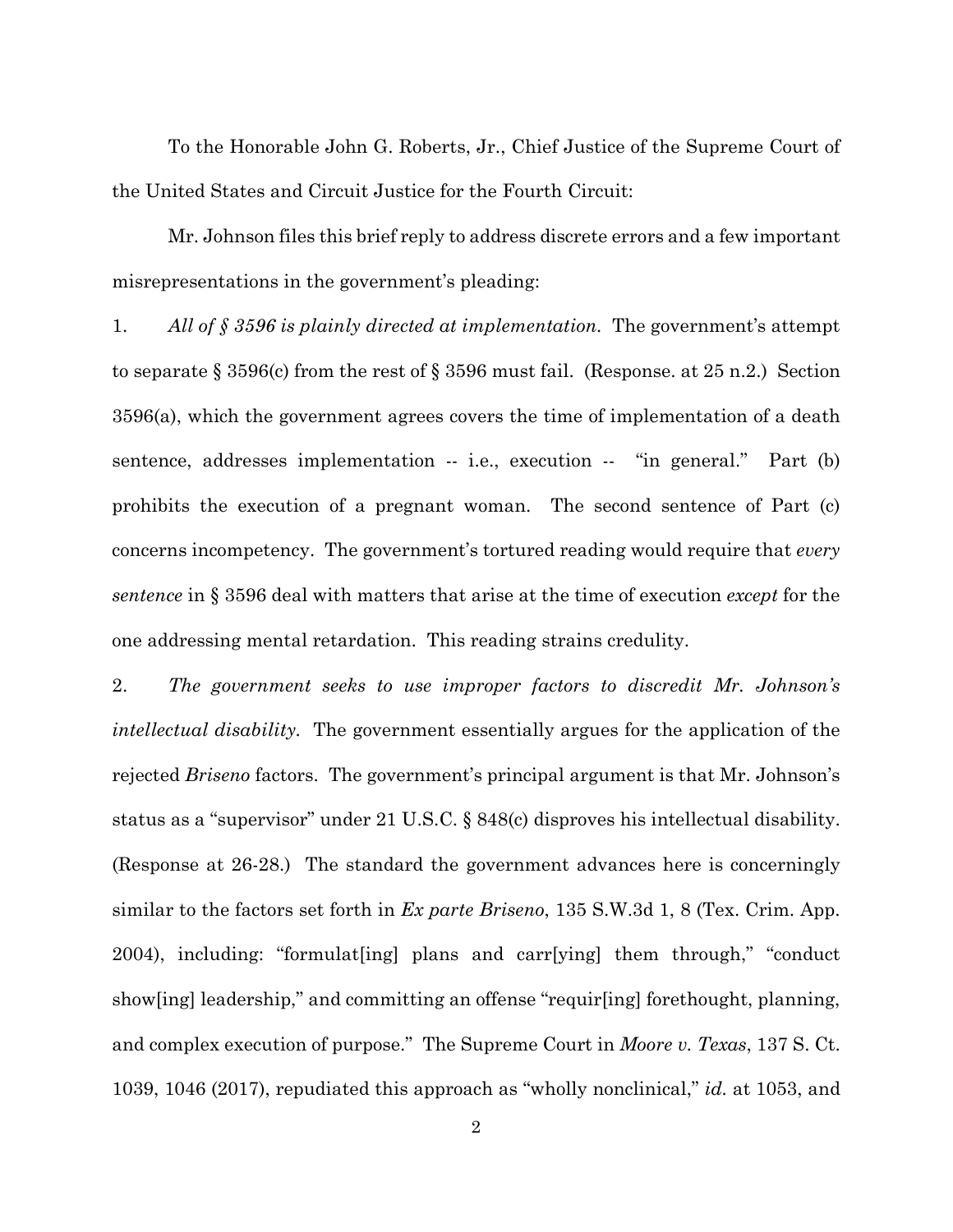creating "an unacceptable risk that a person with intellectual disability will be executed" in violation of the Eighth Amendment, *id.* at 1044. The government would have this Court revert to an outdated, non-clinical approach it previously rejected.

In addition, after arguing elsewhere that intellectual disability must have its onset before 18, the government, here, incongruously focuses on Mr. Johnson's conduct as an adult. It disregards entirely the exhaustive records from before he was 18 that clearly indicate his adaptive deficits.

4. *The government wholly ignores Judge Motz's dissent and statement.* The government wholly ignores the opinion of Judge Motz stating that Mr. Johnson's intellectual disability claim "is both timely and raises grave concerns about the propriety of now executing him." It similarly disregards her dissent on his First Step Act claim which belies the government's contentions about delay. "Petitioner Johnson presents a timely and serious challenge under the First Step Act that should be resolved prior to his execution." (APP.346.) Six of her colleagues on the court below would also have granted the stay.

5. *The Court should not allow the execution of a clearly intellectually disabled man.* The government seeks to minimize (Response 23-24) the significance of the fact that the FDPA groups the prohibition on executing someone who is intellectually disabled together with the prohibitions on executing pregnant and incompetent individuals. But the fact that the conditions are not identical in nature does not detract from the plain language and structure of the statute, both of which support

3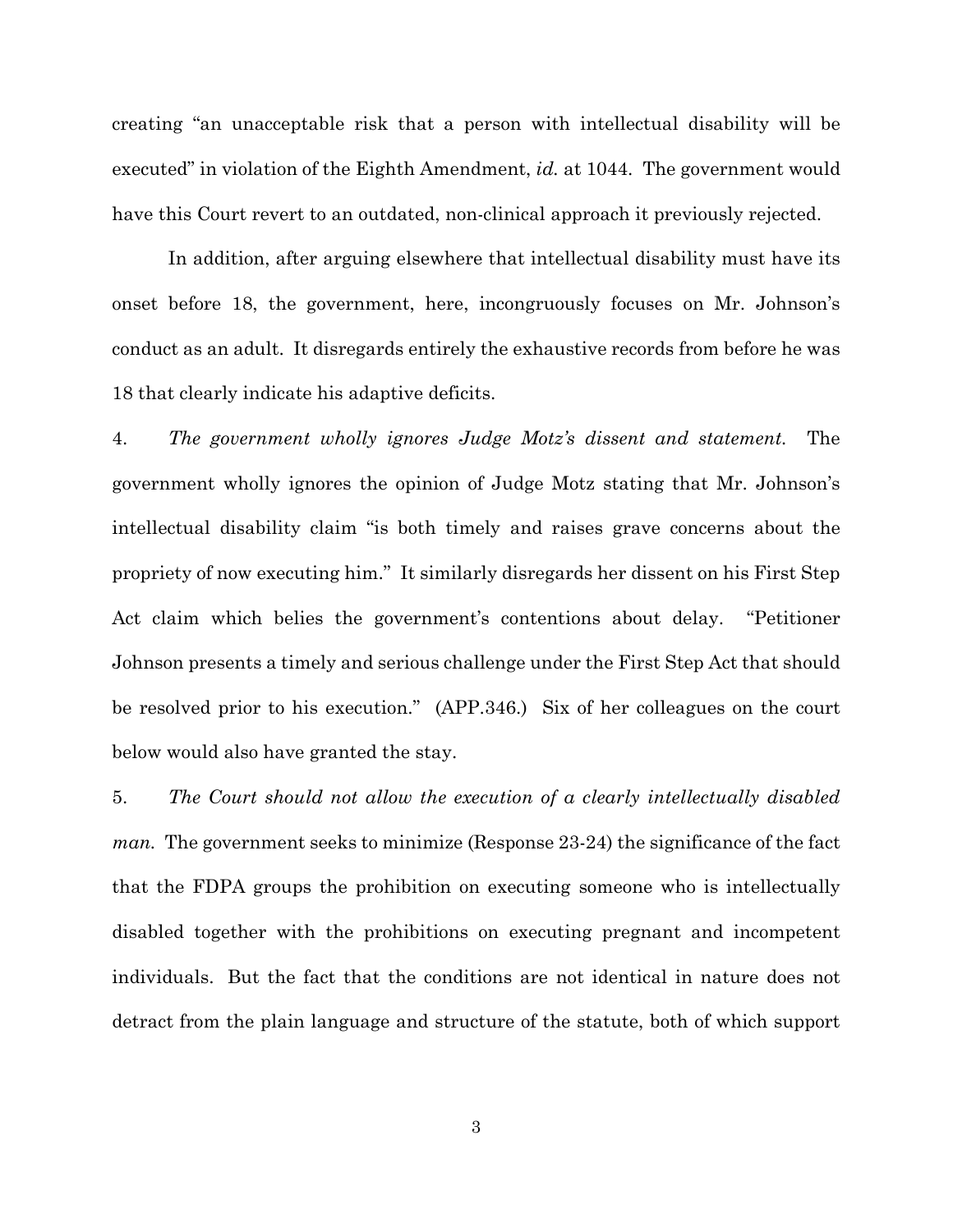Mr. Johnson's position that Congress intended to have all of the conditions tested at the time the death sentence is implemented.

6. *Corey Johnson's case is unique.* He is the only remaining death-sentenced prisoner with intellectual disability who was tried in federal court before *Atkins* was decided and well before any federal standards or procedures. Under current legal or medical guidelines, Corey Johnson should not be under a sentence of death and must not be executed. Unless he can avail himself of the protection that § 3596 promises he will become the only federal prisoner to have been executed without the benefit of an evidentiary hearing to assess whether he is in fact eligible for the ultimate punishment. As Judge Wynn noted hours ago, "[i]f [Mr.] Johnson's death sentence is carried out today, **the United States will execute an intellectually disabled person**, which is unconstitutional."

## **CONCLUSION**

Mr. Johnson respectfully requests that this Application for a Stay of Execution be granted.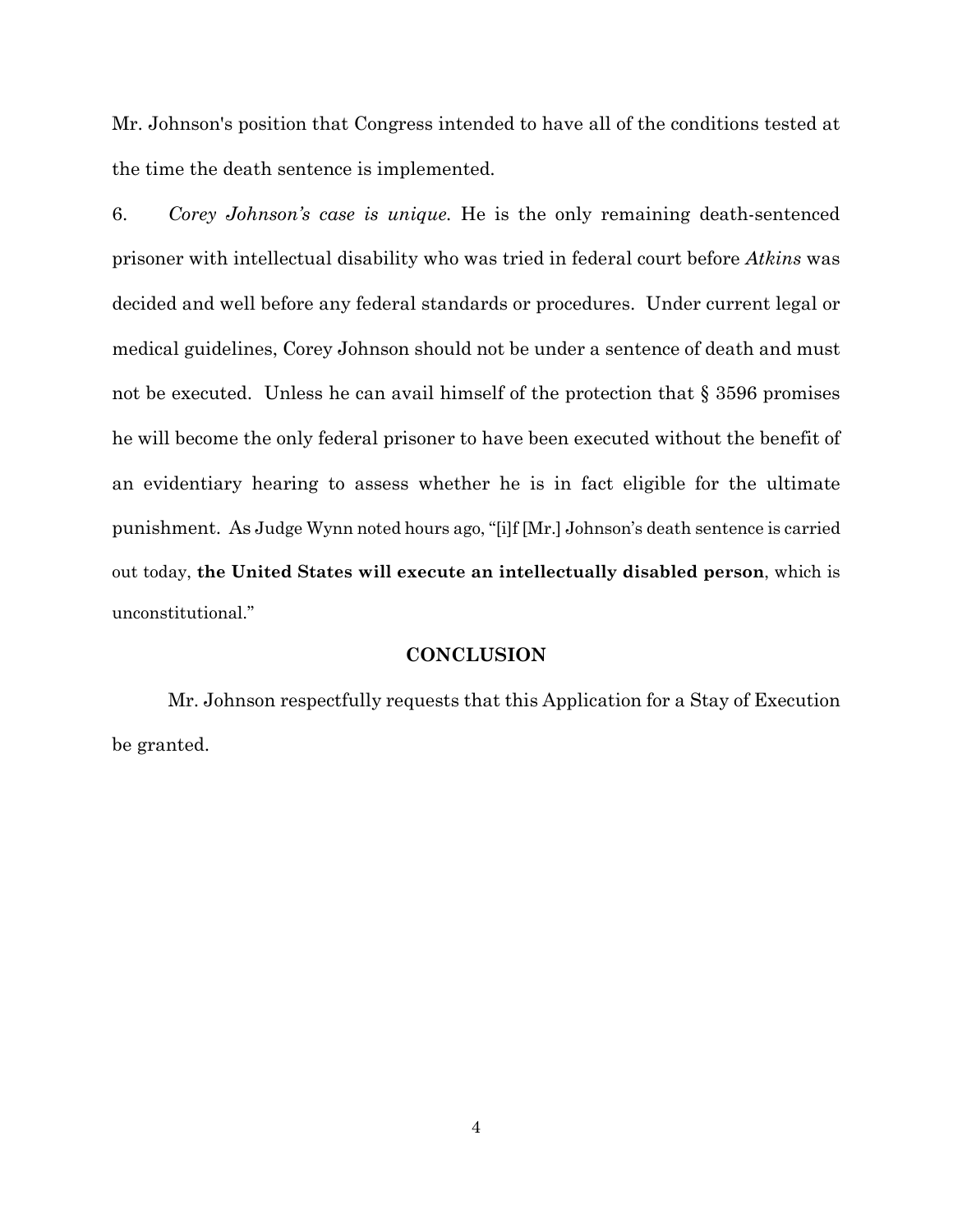Dated: January 14, 2021 Respectfully submitted,

/s/ Shay Dvoretzky

Shay Dvoretzky\* Donald P. Salzman David E. Carney Wallis M. Hampton Jonathan Marcus Skadden, Arps, Slate, Meagher & Flom, LLP 1440 New York Avenue, NW Washington, DC 20005 Ph: (202) 371-7246 Fax: (202) 661-8295 Email: david.carney@skadden.com

*Counsel for Corey Johnson* 

*\*Counsel of record for Mr. Johnson, and Member of the Bar of the Supreme Court*